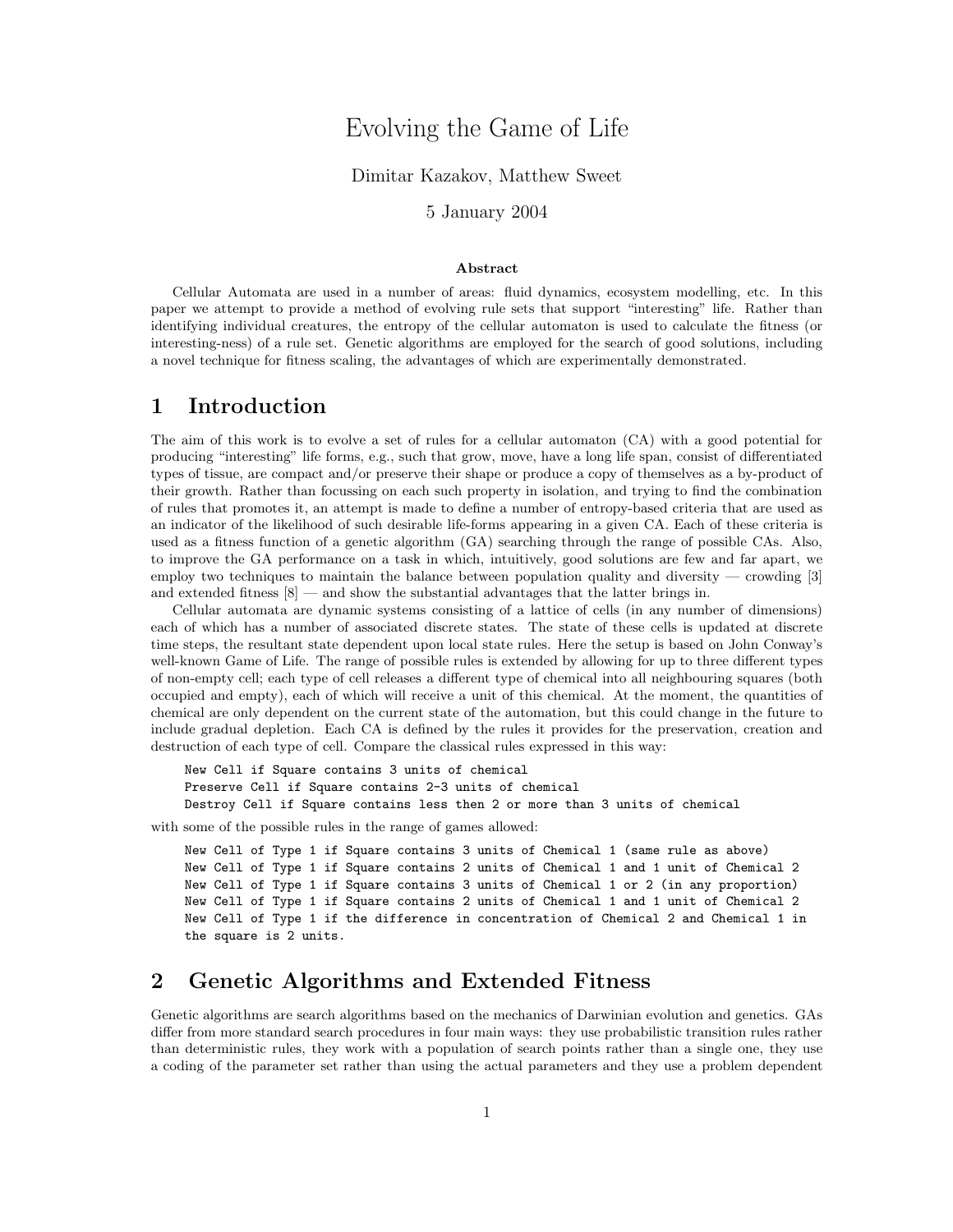fitness function, but no other auxiliary knowledge about the search space [5]. Using genetic algorithms for the search of CAs with desired properties is a trend with a relatively short history [9, 10, 1]. The fitness landscape for this problem is likely to be highly multi-modal and therefore one must consider techniques for improving the effectiveness of the genetic algorithm under these conditions. Holland [7] has observed that for fitness functions with a rugged landscape two high fitness parents often generate 'lethals' (very low fitness offspring). De Jong [3] suggests that this effect can be combated using an algorithm with crowding factoring such that a new individual will replace an individual from the previous generation with a similar genetic make up.

An alternative to De Jong's crowding factor model is the extended fitness approach [8]. As in population genetics, the components of this fitness are defined to measure the relative advantage that a gene gives to its carrier with respect to all other genes that can appear in the same locus. The fitness of the whole genome then can be computed as the averaged contribution of all its loci [4]. Extended fitness favours individuals with good genetic material (building blocks) and relies on the assumption that these could potentially be useful in the evolutionary search.

## 3 Evolving Cellular Automata

There are four classes of cellular automata as defined by Wolfram [6]. Class 1 automata evolve after a finite number of time steps from almost all initial states to a single unique homogenous state in which all cells in the automaton have the same value. Class 2 automata generate separated simple structures dependent upon their initial configuration. The evolution of class 3 automata produces chaotic patterns from almost all initial states; the statistical properties, after sufficient time steps, of the patterns produced by almost all initial states is the same. All other automata fall into a fourth class where for most initial configurations the automaton cells will become almost entirely unpopulated, however some stable live structures will develop which will persist indefinitely.

It would be unlikely that interesting creatures could exist in class 1 automata since after a finite time period all cells in the automaton would have the same value; therefore no interesting creatures could persist past this point. Class 2 automata merely generate simple separated structures (either periodic or static), which means that no reproducing or dynamic creatures could be created. Class 3 automata cannot support interesting creatures since the patterns produced are chaotic. Therefore the focus of this paper must be the fourth class of automata since they are most likely to be able to satisfy the criteria of supporting interesting creatures.

When the fitness of a set of rules is to be determined then the cellular automata that is represented by that set of rules needs to be run on some initial configuration of cells in the lattice. There are two techniques to consider that have been used in previous research to generate initial states — random generation and specific pattern generation. In random generation some portion of the board is populated at random with live cells and the density of live cells is dependent upon the probability of each cell being live. In specific pattern generation a user defined pattern is created usually at the centre of an otherwise unpopulated lattice.

In their work  $[2]$  Basanta *et al.* used a static initial state — only the central cell is live and all others are initially unoccupied. This reduces the amount of computation necessary for each fitness calculation. For an algorithm using a randomised initial state multiple different initial states must have their fitness calculated to attain an accurate fitness for the rule set, however with a single static initial state the fitness must only be calculated once.

The approach adopted here is based on two GAs. Each individual of the GA encodes the rules of one CA. For each of these CAs, another GA is used to test how well the so defined automaton supports life. The individuals of this second GA encode an initial configuration of cells each, and the CA is run for a (fixed) number of steps, after which the success of the initial configuration is evaluated with respect to the predefined fitness criterion. The best ever performing individual of the second GA passes on its fitness to the individual encoding the CA in the first GA. By running these two nested loops of natural selection, one aims to select and evolve a range of CAs with the desired properties.

# 4 Entropy Based Fitness of Cellular Automata

In this section, we introduce the fitness criterion used by the inner of the two above mentioned GAs.

The entropy of a system is defined to be the level of orderliness or chaos in that system – the higher the level of chaos, the higher the entropy. Therefore the more predictable the next state of the automaton is,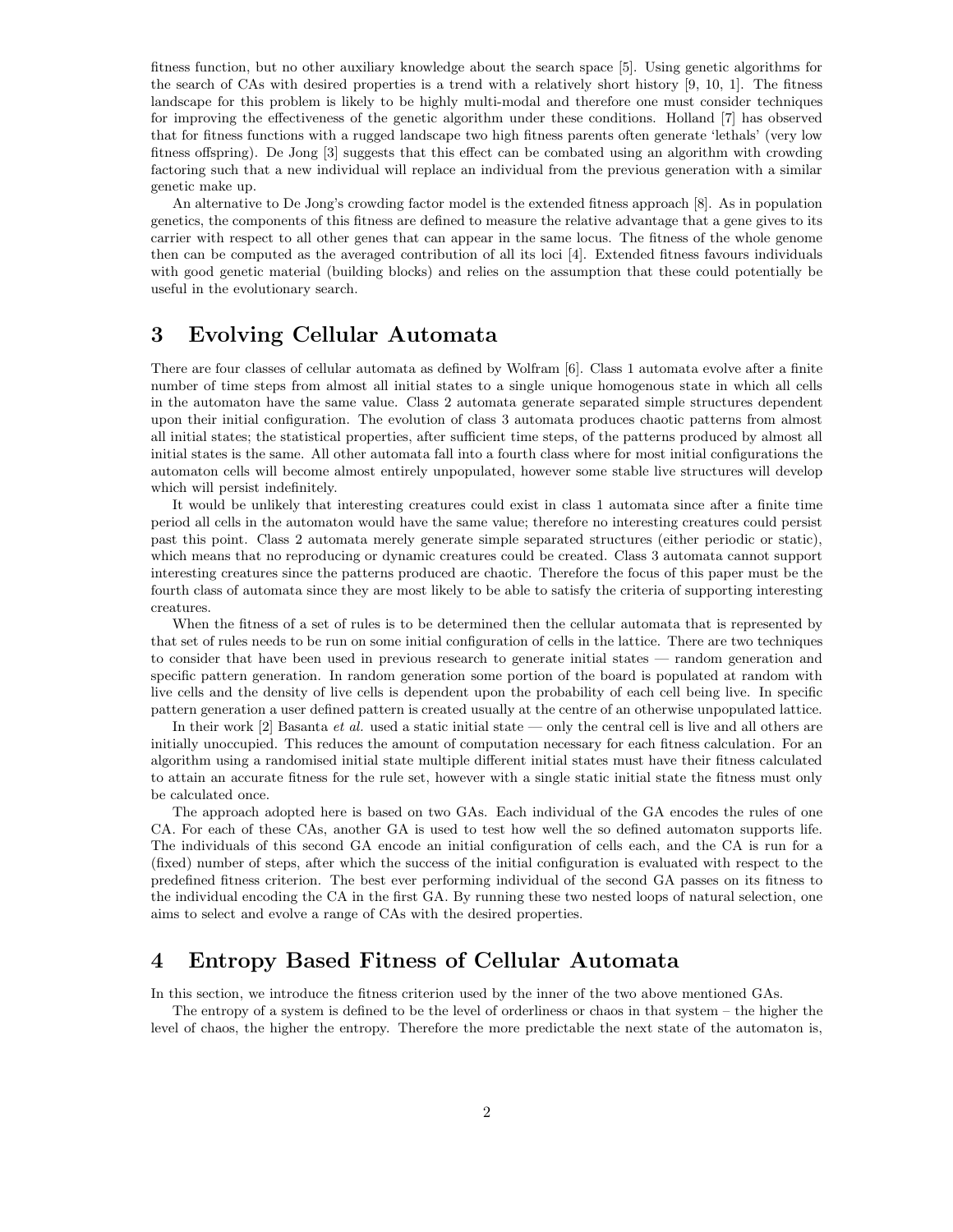the lower the entropy of the automaton. Wolfram [6] defines the entropy of a cellular automaton to be:

$$
S = \sum_{i} p_i \log_2 p_i \tag{1}
$$

where S is the entropy and  $p_i$  is the probability of state i. For two-dimensional automata an equation was developed by Wolfram and Packard [11] to express the set entropy of an automaton.

$$
S = \lim_{X,Y \to \infty} \frac{1}{XY} \log_k N(X,Y)
$$
\n(2)

where S is the entropy, X and Y are dimensions of the area for which the entropy is being calculated and k is the number of different states. When used to calculate the entropy of a particular state  $N(X,Y)$  is the number of possible different states by which the current configuration can be represented. E.g. a  $3 \times 3$ area containing one live cell could be represented by 9 different states so  $N(X, Y) = 9$ . The division by XY normalises the entropy values so that entropies over different tile sizes can be compared.

To calculate an approximation of this set entropy is far cheaper than to calculate the entropy using the first equation, since this first option would require us to enumerate all possible states. Also we are not interested in the overall automaton entropy but rather in the entropy of tiles [10], a lattice of cells which is a component of the overall lattice of cells making up the automaton. If we based the fitness function on the overall entropy then selecting for high entropy would result in a chaotic class 3 automaton which could not support interesting life. Conversely, selecting for a high degree of order (low entropy) would favour class 1 and class 2 automata which reach a stable state and never leave it. Interesting life is most likely to develop on the boundary between order and chaos; we need dynamic behaviour inherent in chaotic systems but we also need a degree of order to keep any life which develops coherent. Therefore we wish to promote rule sets which contain both order and chaos - this can be achieved by assigning a *fitness based on the spread* (standard deviation) of the entropies of  $(a \text{ sample of})$  the tiles making up the automaton.

## 5 Results and Evaluation

Several transitions of the fittest rule set generated when the genetic algorithm was run for 200 generations are shown in Figure 1. This rule set started from almost any initial configuration will generate a pattern resembling that of animal spots or organs made of layers of tissue. The automaton is resilient to damage and will regrow any killed cells so long as the core green cell is not removed.

Figure 2 shows an interesting result related to the way GA is implemented: extended fitness produces faster improvements of the average population fitness despite the overhead present at for the calculation of each new generation. Moreover, extended fitness has a positive effect not only when the number of generations is compared, but also in terms of computational time, which is a very rewarding result. In a final observation on extended fitness, we have shown that the average population fitness can improve faster (again, in the stronger terms of time needed) with a larger population, which may seem counter-intuitive. This could be explained by the multi-modal fitness landscape in which, to obtain an accurate map of gene fitness, one may need a larger population of rule sets to cover a larger number of combinations of genes.



Figure 1: (a) Randomly generated initial configuration of the cellular automaton (density 0.2); (b) state after 1 transition; (c) state after 2 transitions; (d) state after a large number of transitions.